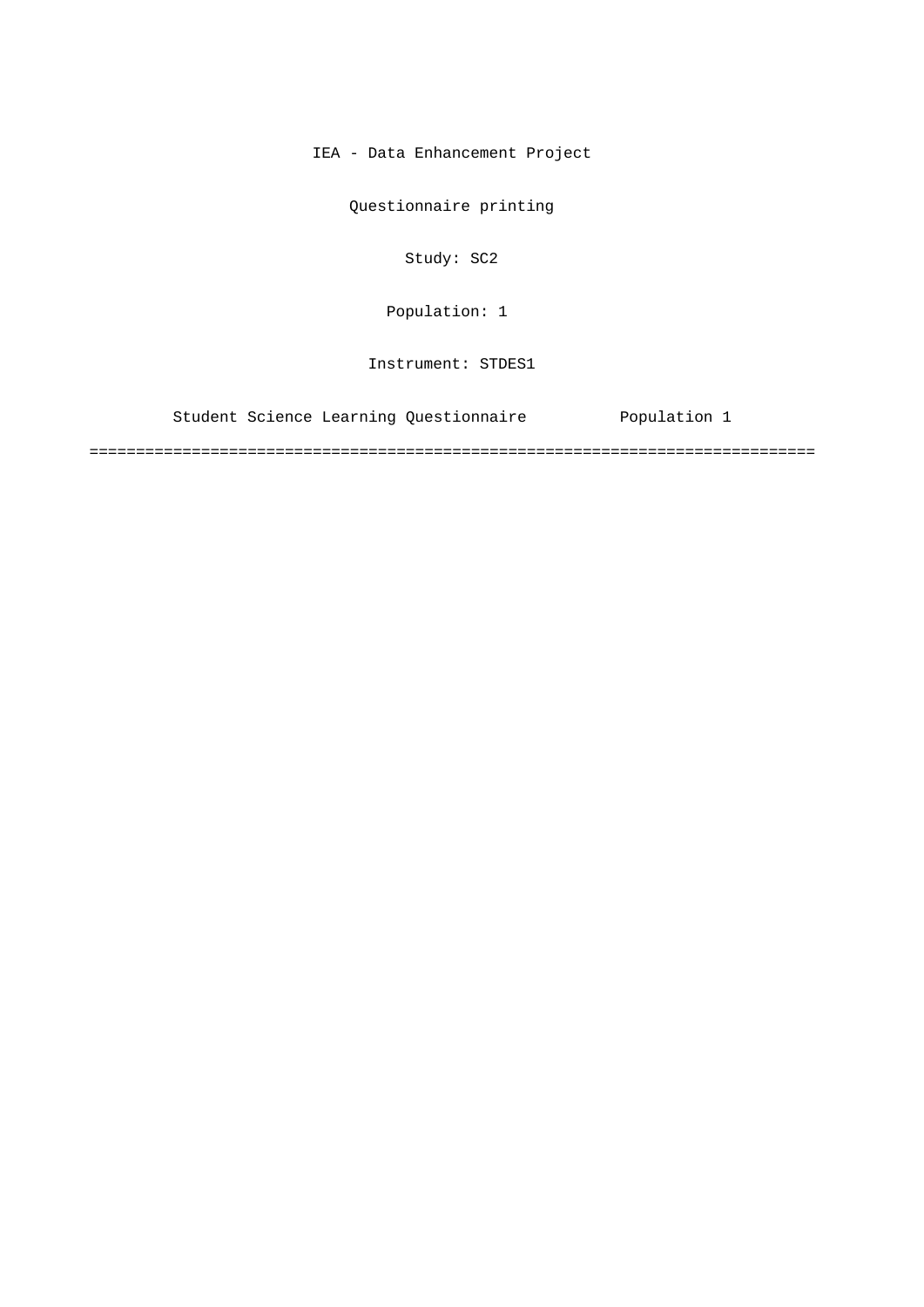\*Directions\*

This section contains statements describing activities which take place when students are learning science.

Please state what takes place when you are learning science by circling one of the letters:

- O if it \*often\* takes place
- S if it \*sometimes\* takes place
- N if it \*never\* takes place

Please do not turn the page until asked to do so.